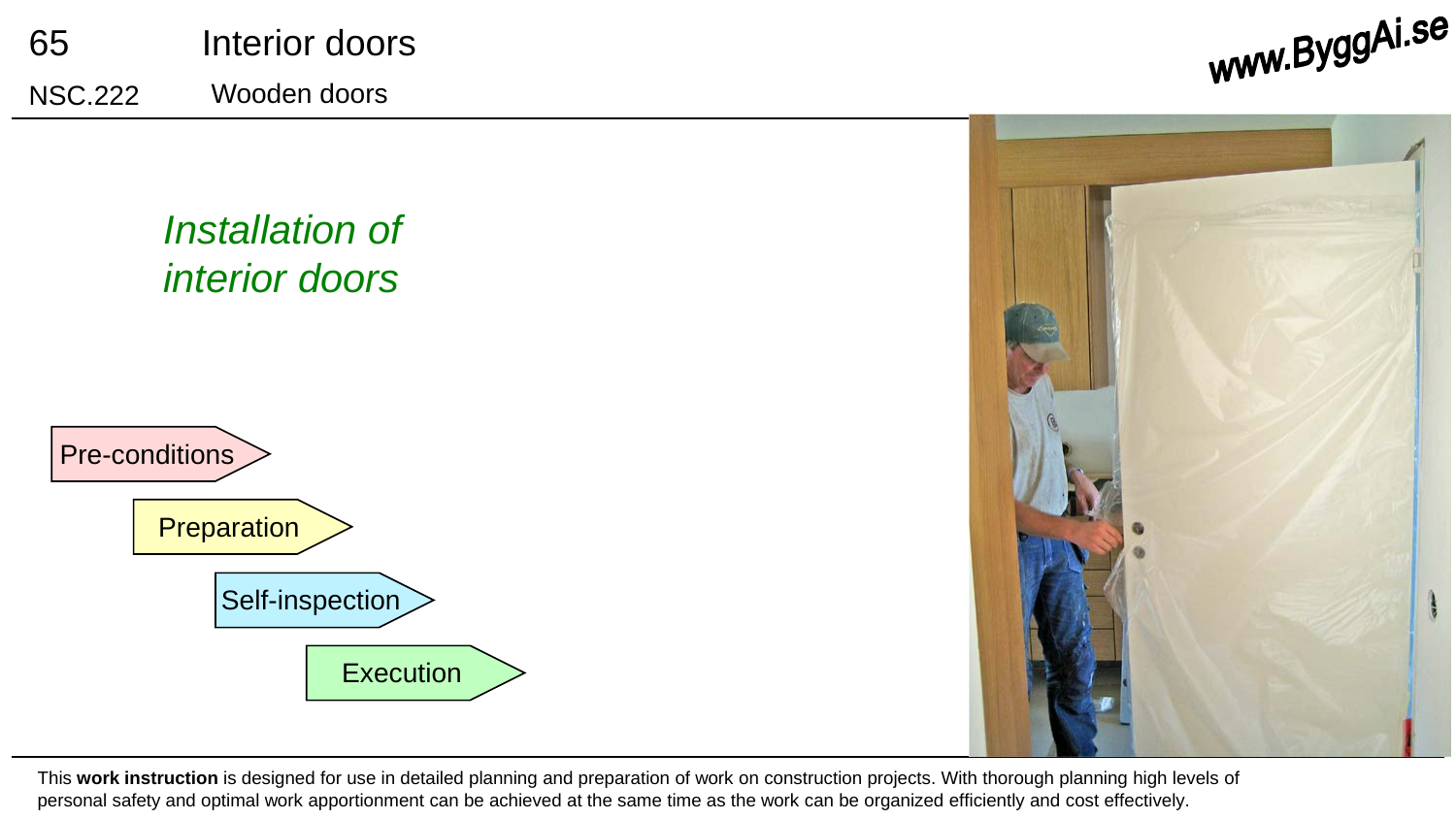# <span id="page-1-0"></span>Safety — Risk assessment

| Work activity & Problem                         | $\mathsf{P}$   | $\mathsf C$ | $Risk = P^*C$ | Action                                 |
|-------------------------------------------------|----------------|-------------|---------------|----------------------------------------|
| Overloading, stretching                         | 10             | 70          | 700           | Use the transport and lifting aids     |
| Crane work with door cage                       | 30             | 5           | 150           | Training for crane directing/strapping |
| Cluttered workplace = Twisting or fall injuries | 10             | 15          | 150           | Regular tidying                        |
| Trapping, door tips                             | $\overline{1}$ | 70          | 70            |                                        |
|                                                 |                |             |               |                                        |

|                   |           | Assessment of probability |                       | Assessment of consequences |             |                               |
|-------------------|-----------|---------------------------|-----------------------|----------------------------|-------------|-------------------------------|
| Probability = $P$ | $P = 0.1$ | Verv unlikelv             | $(<1$ times/10 years) | $C=0.5$                    | Trifle      |                               |
| $Consequence = C$ | $P = 1$   | Unlikelv                  | (1 times/10 years)    | $C=1$                      | Tinv        | (1 - 2 days sick leave)       |
| $Risk = P * C$    | $P = 3$   | Low probability           | (1 times/3 years)     | $C=5$                      | Small       | (3 - 7 days sick leave)       |
|                   | $P = 10$  | Relative probability      | (1 times/year)        | $C = 15$                   | Tactile     | (8-29<br>$ "$ $ \lambda$      |
|                   | $P = 30$  | Probable                  | (1 times/month)       | $C = 70$                   | Severe      | $ "$ $ \lambda$<br>$(30-299)$ |
|                   |           |                           |                       | $C = 500$                  | Very severe | $ "$ $ )$<br>(>300            |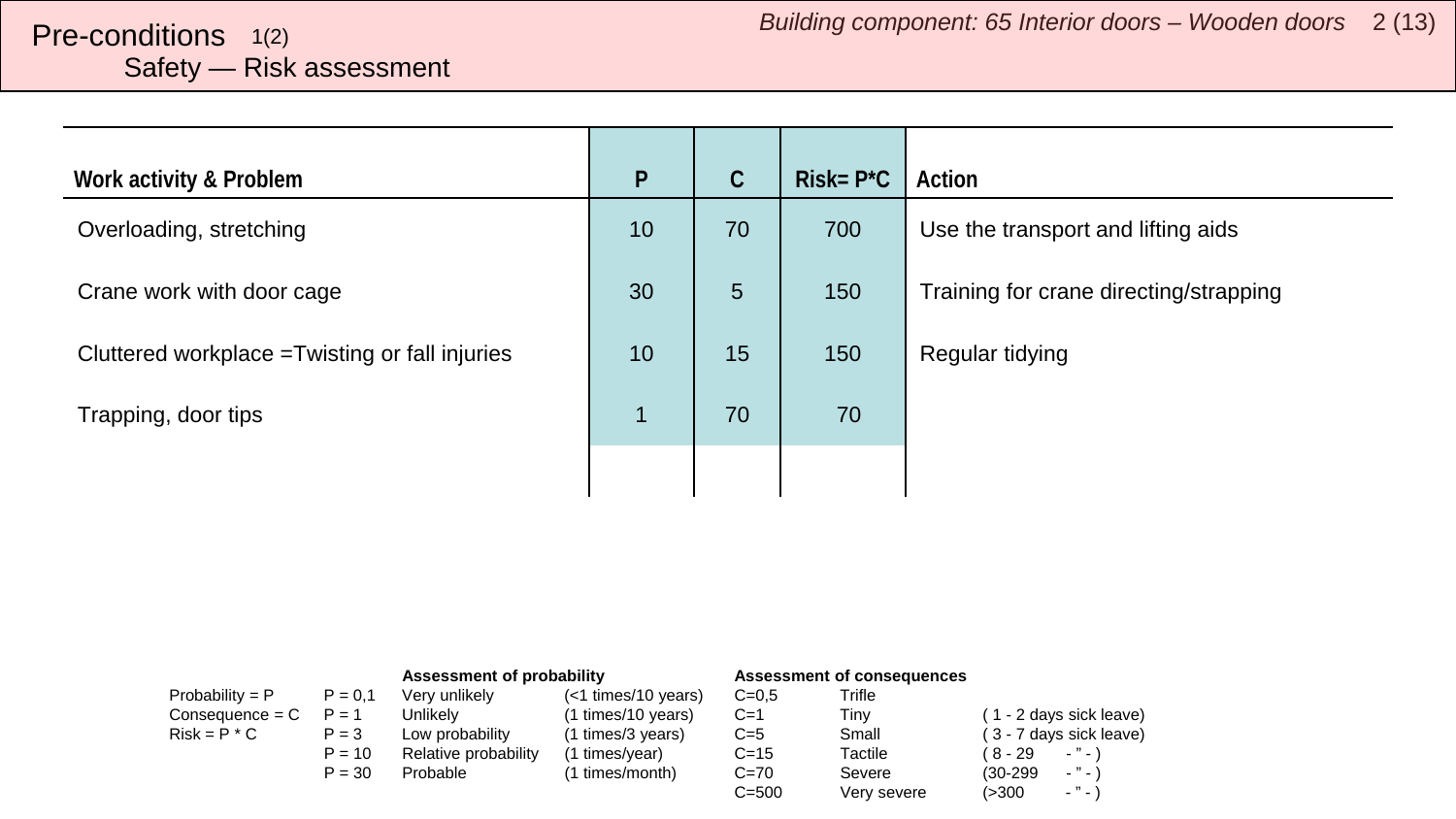*Building component: 65 Interior doors – Wooden doors*  <sup>3</sup> (13) Pre-conditions 2(2)

Crane directing *(See also AFS 2008:13, Appendix 3)*

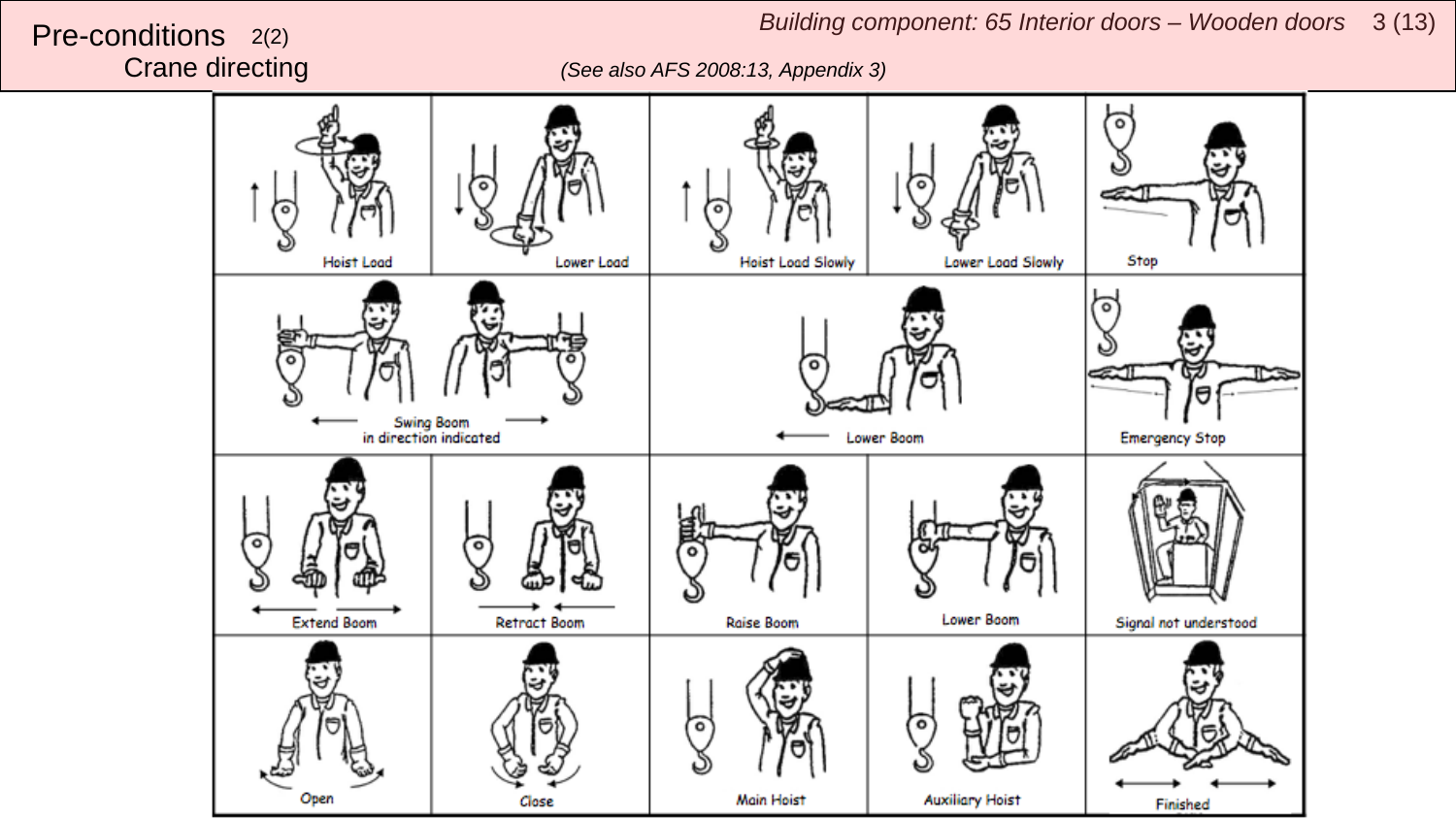#### <span id="page-3-0"></span>**Equipment, tools**

- □ Tape measure or ruler
- □ Marker Pen
- □ Hammer
- □ Screwdriver/drill
- □ Special Drill
- □ Screwdriver
- $\square$  Long spirit level
- □ Hammare
- $\square$  Mounting Wedges (4 pieces) and possibly, permanent wedges (2 x 8 pcs)
- □ Tools for frame screws
- $\square$  Lighting

### **Materials**

- □ Frames, door and threshold
- $\square$  Frame bolts adjustable
- □ Screws
- $\square$  Nails to mouldings
- □ Plugs for concrete and brick walls □ Possibly, lock case

*Building component: 65 Interior doors – Wooden doors 4 (13)* 

#### Good light but smaller ones are available

A wagon for tools, materials and Equipment. Avoids a lot of running around



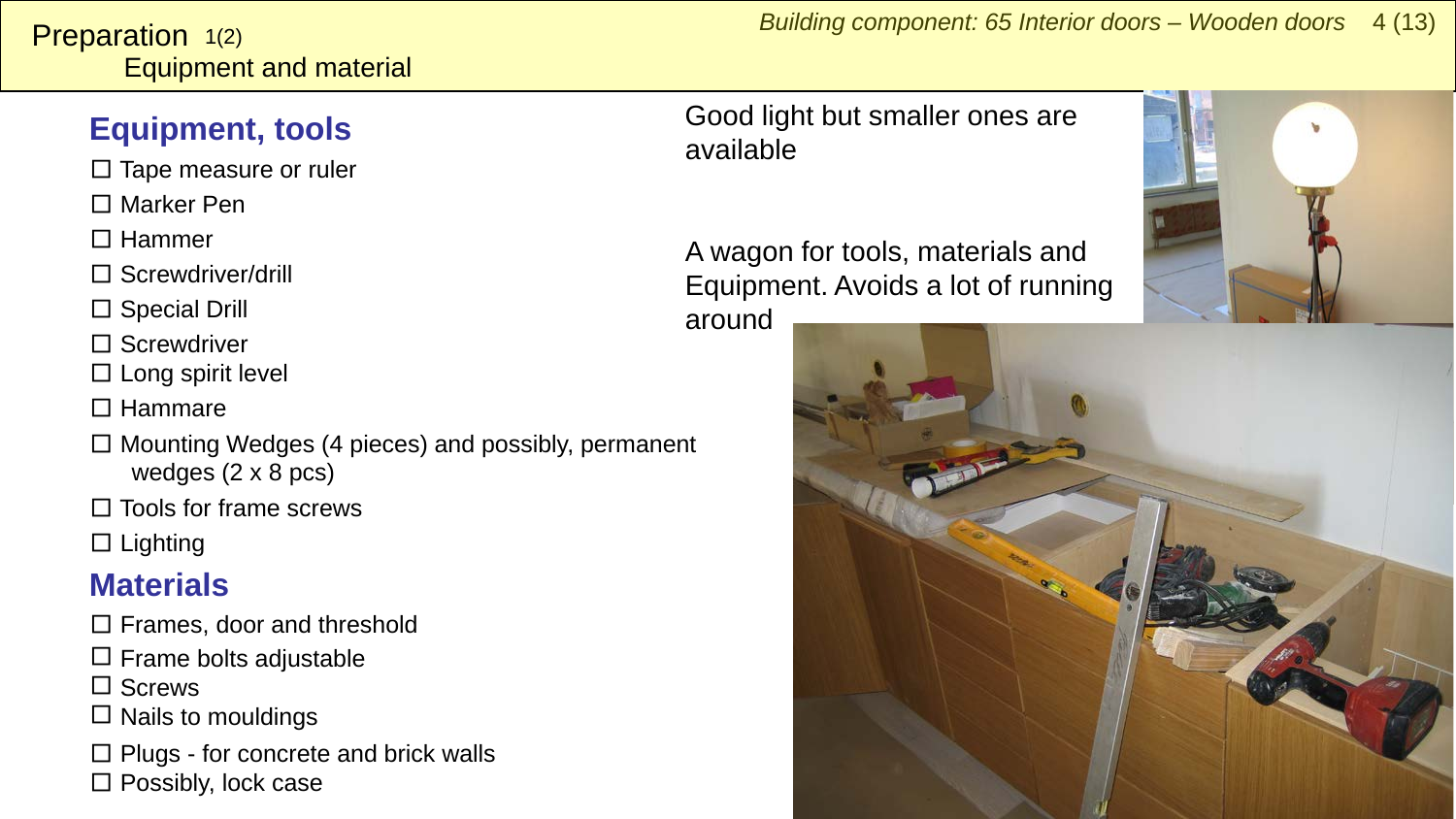Deliveries - logistics **Preparation**  $2(2)$ 

#### *Transport , storage and handling According AMA Hus - NSC:*

Windows Doors, wall sections of glass and doors must be transported and stored in the same position as they are to be mounted.ie with the bottom piece and the threshold down.

Alternatively, the transport and storage may take place in another position if the goods are fitted with transit bolts inserted between frame and sash and between frame and door leaf.

#### **Storage**

Must be stored flat, dry, well-ventilated and protected from precipitation in a secure location. Fittings supplied separately to be kept indoors.

Windows, door partitions and doors must not in any phase of construction be exposed to moisture loads above the normal moisture load to be experienced during future usage. Manufacturer's instructions for transport, storage and installation shall be followed.



Storage of frames and sheets in the toilet and bathroom so that they shall not be in the way when laying the floor.

#### OK? Good or bad?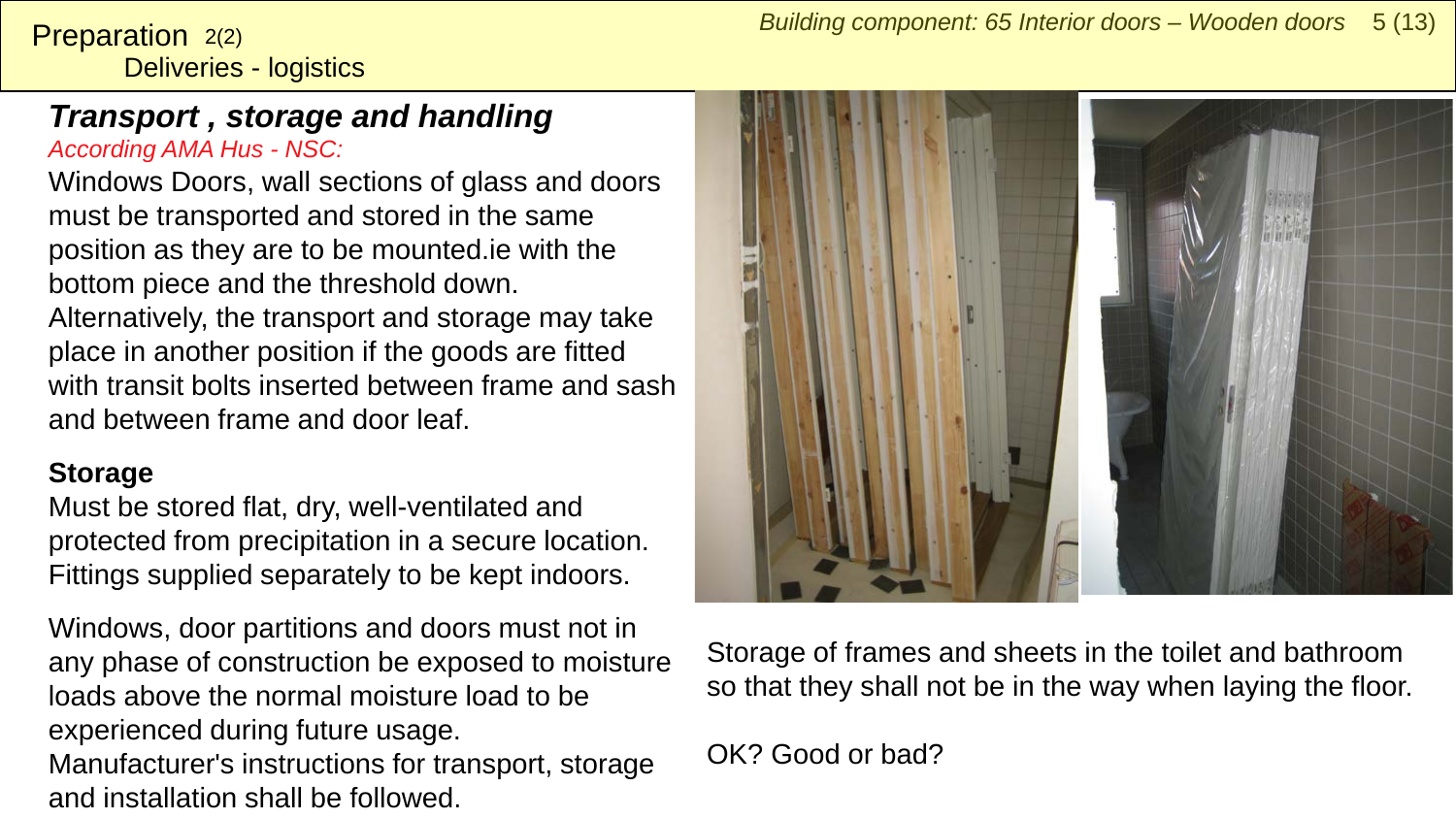#### <span id="page-5-0"></span>Template & instructions Self-inspection 1(2)

| <b>No</b>                 | <b>Check</b>                                                  | <b>Method or</b><br>equipment | <b>Frequency</b> | <b>Result</b> | <b>Date</b><br><b>Signature</b> | <b>Deviation/Remedy</b><br>Approval/Non-A |
|---------------------------|---------------------------------------------------------------|-------------------------------|------------------|---------------|---------------------------------|-------------------------------------------|
| $\vert$ 1                 | Fixings - right sort Adjustable                               |                               |                  |               |                                 |                                           |
| $\overline{c}$            | Sound and fire requirements<br>Caulking for fire requirements |                               |                  |               |                                 |                                           |
| $\ensuremath{\mathsf{3}}$ | Function                                                      |                               |                  |               |                                 |                                           |
| $\overline{\mathbf{4}}$   | Fittings, locks                                               |                               |                  |               |                                 |                                           |
| $\sqrt{5}$                | Marking                                                       |                               |                  |               |                                 |                                           |
| $\,6\,$                   |                                                               |                               |                  |               |                                 |                                           |
| $\overline{7}$            |                                                               |                               |                  |               |                                 |                                           |
| $\,8\,$                   |                                                               |                               |                  |               |                                 |                                           |
| $\boldsymbol{9}$          |                                                               |                               |                  |               |                                 |                                           |
| 10                        |                                                               |                               |                  |               |                                 |                                           |
| 11                        |                                                               |                               |                  |               |                                 |                                           |
|                           |                                                               |                               |                  |               |                                 |                                           |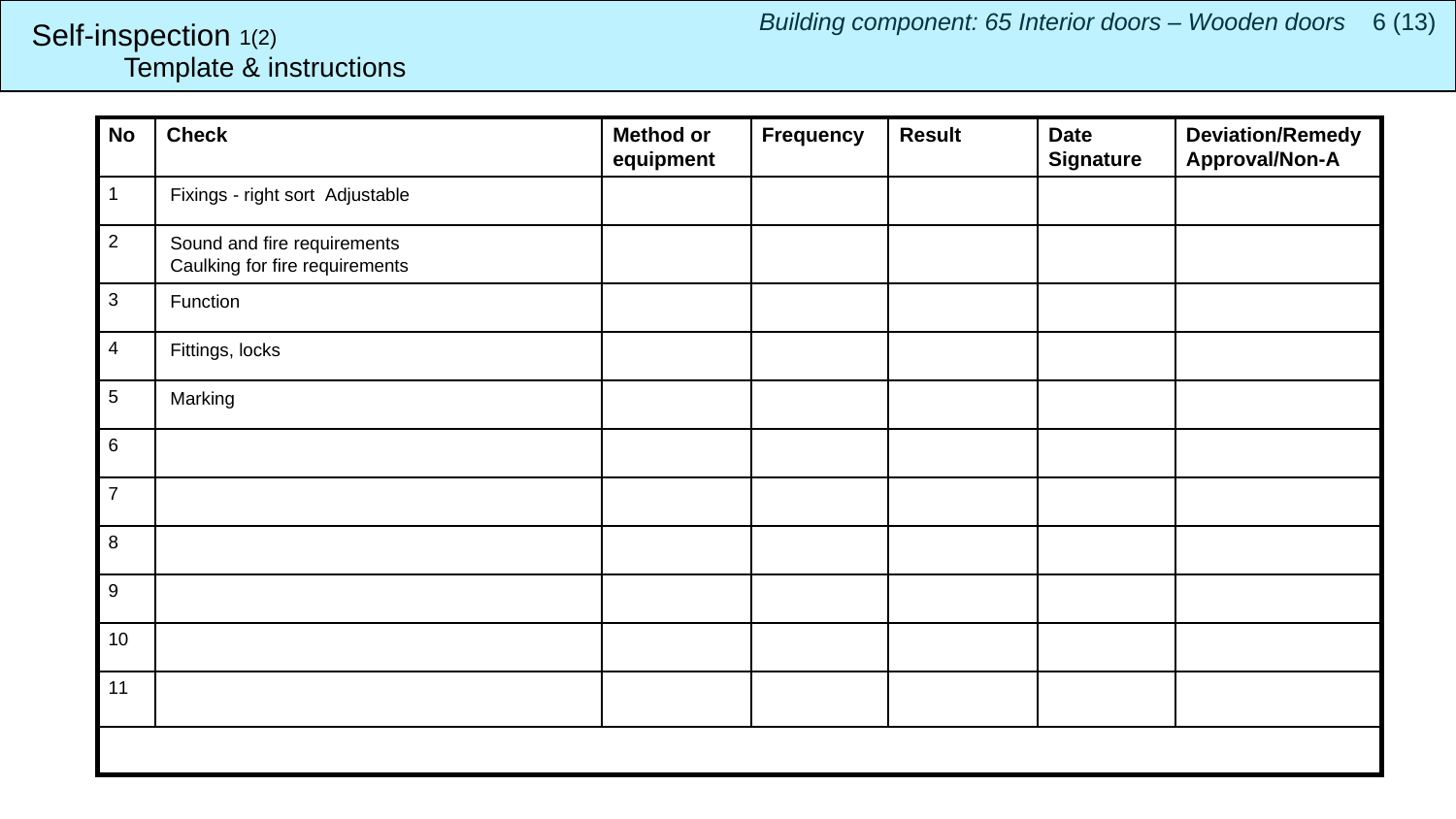### **Quality criteria for the project and the product**

- Study Drawings, Specifications and Inspection planning
- Think through the alternative **methods of production** and handling of materials, tools etc. that can meet the requirements



#### *Pay particular attention to*

Key points

Self-inspection  $2(2)$ 

- Install the door as required by the Specification and in accordance with the manufacturer's instructions
- Check the labelling on the doors so they end up in the right place
- Do not mount damaged doors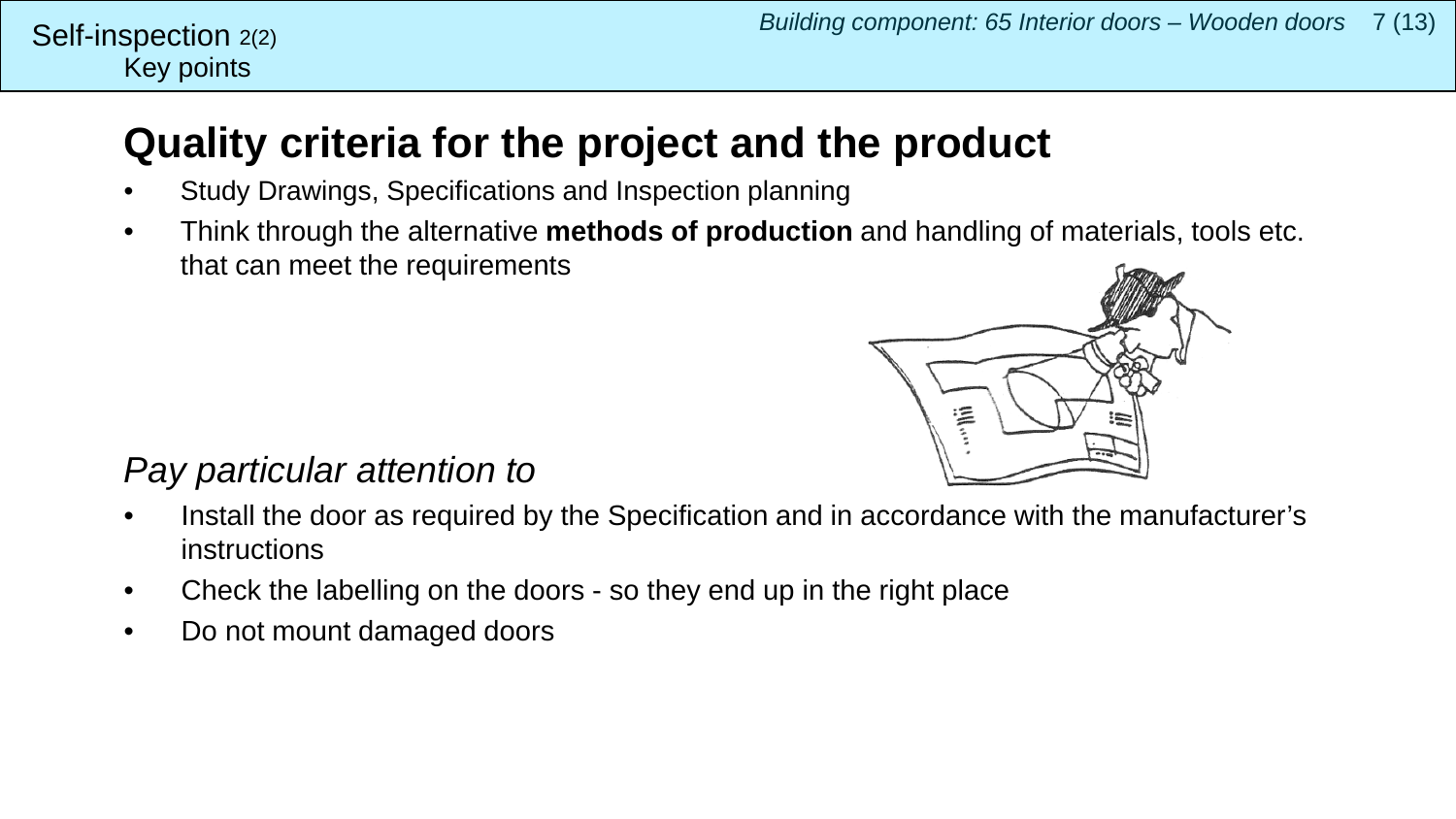<span id="page-7-0"></span>Work activity 1(6)

#### *Mounting*

Check that the base threshold is level. Place a door frame in the opening.

Make sure that the joint between the frame/wall opening is max 20 mm - otherwise adjust to meet fire requirements.





Secure the frame by temporarily wedging in the corners and tapping the frame in to place.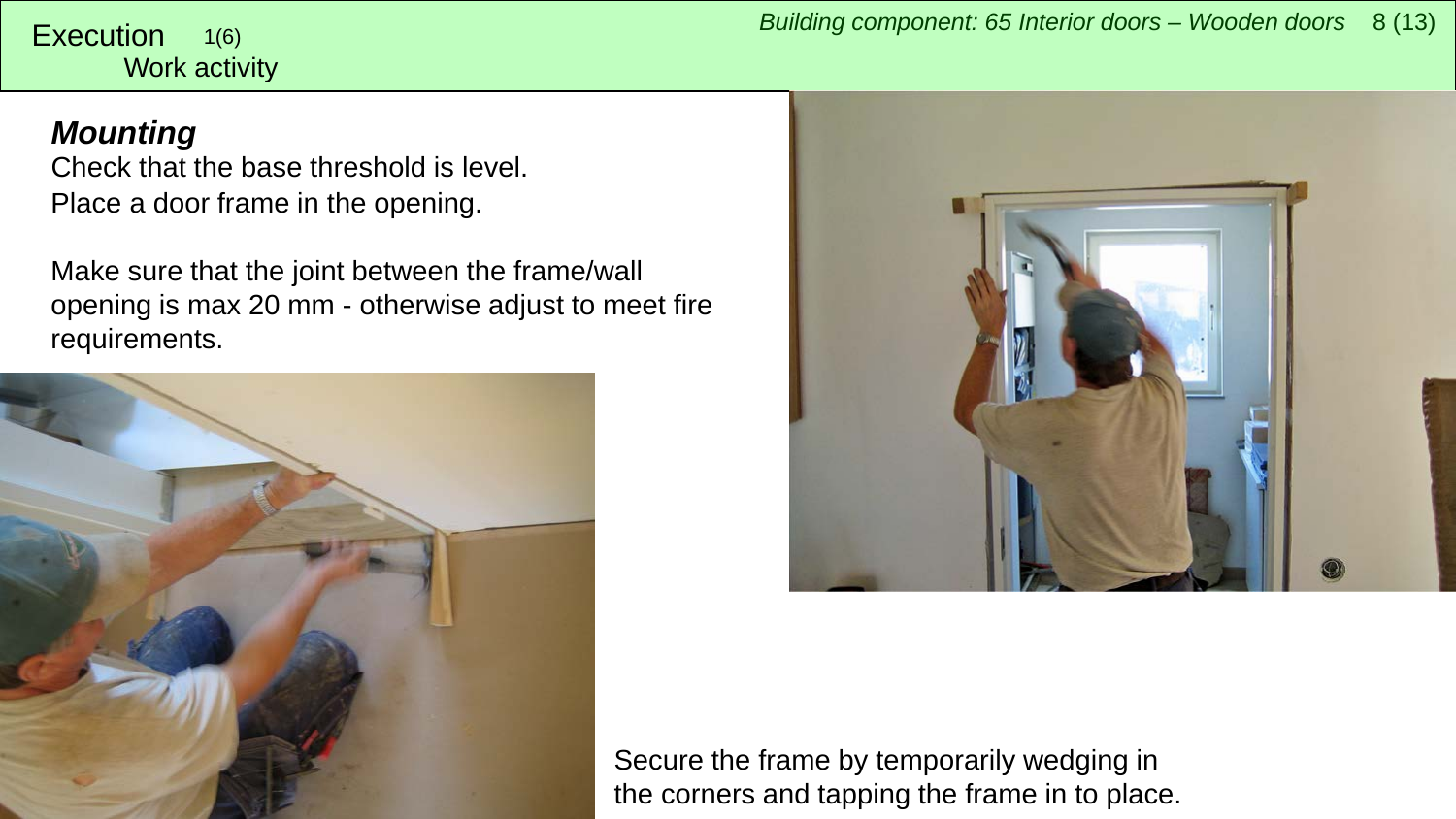When the door is wedged check that it is plumb and that there is an equal gap on both sides.

Possibly, check that the diagonals are equal with two battens which are 'shifted' to each other.

When the frame is right screw into place. First on the hinge side





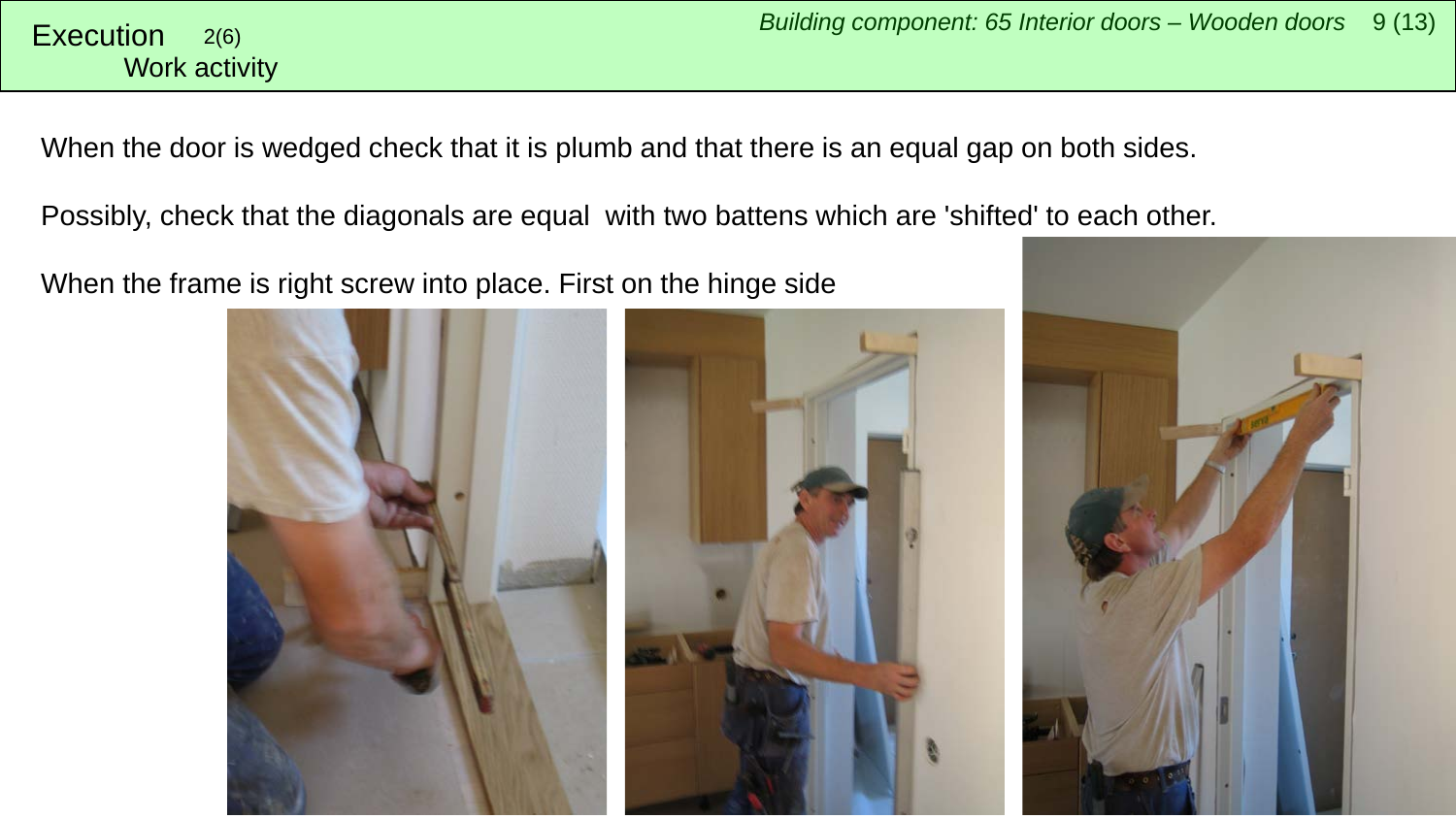## Work activity

Screw the frame on the hinge side.

As support when no wedges are used, the door is held in position using loose the loose wedge as shown in the picture.

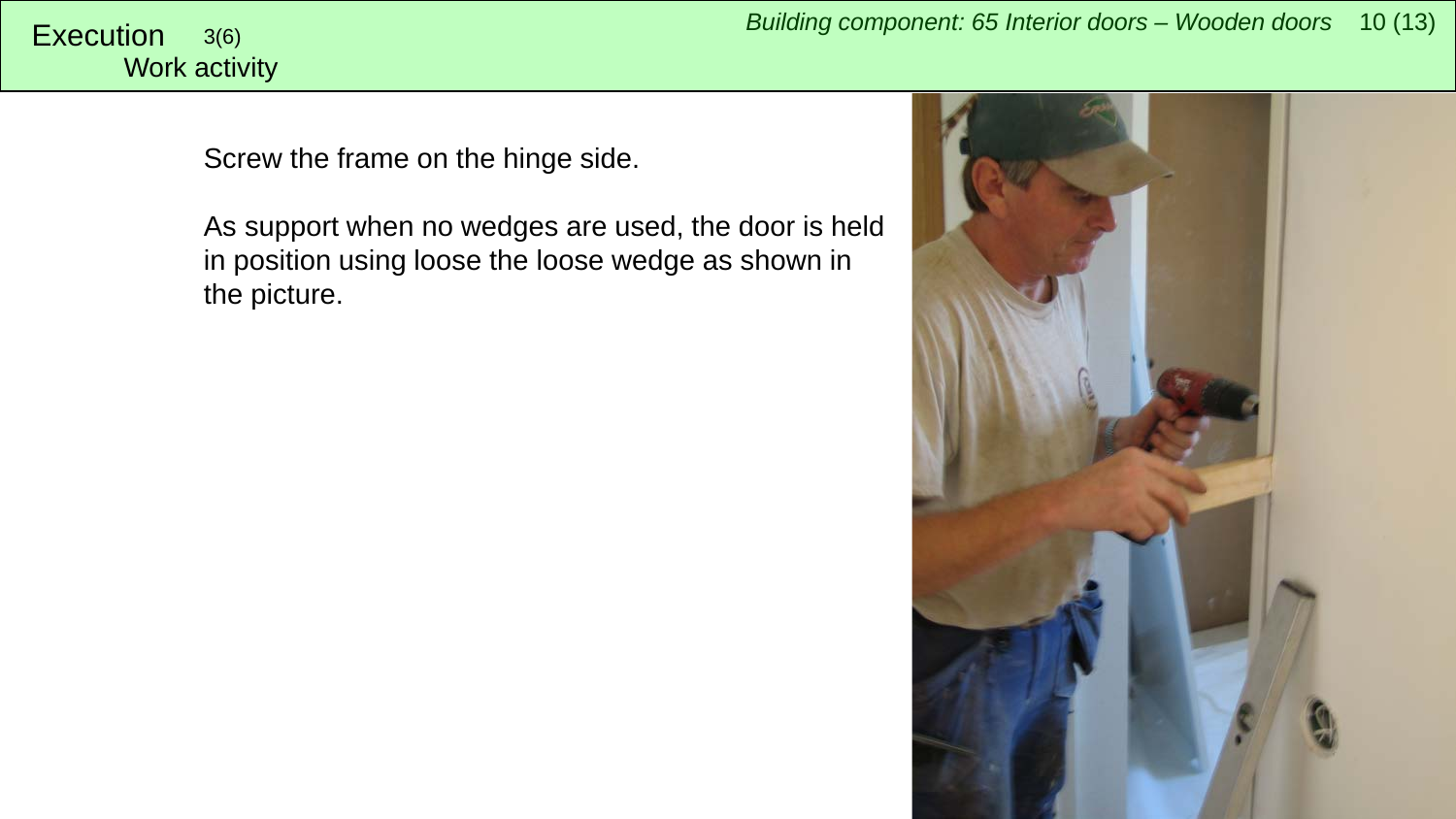Using an insect key, the frames screws are adjusted so that the frame sits correctly.

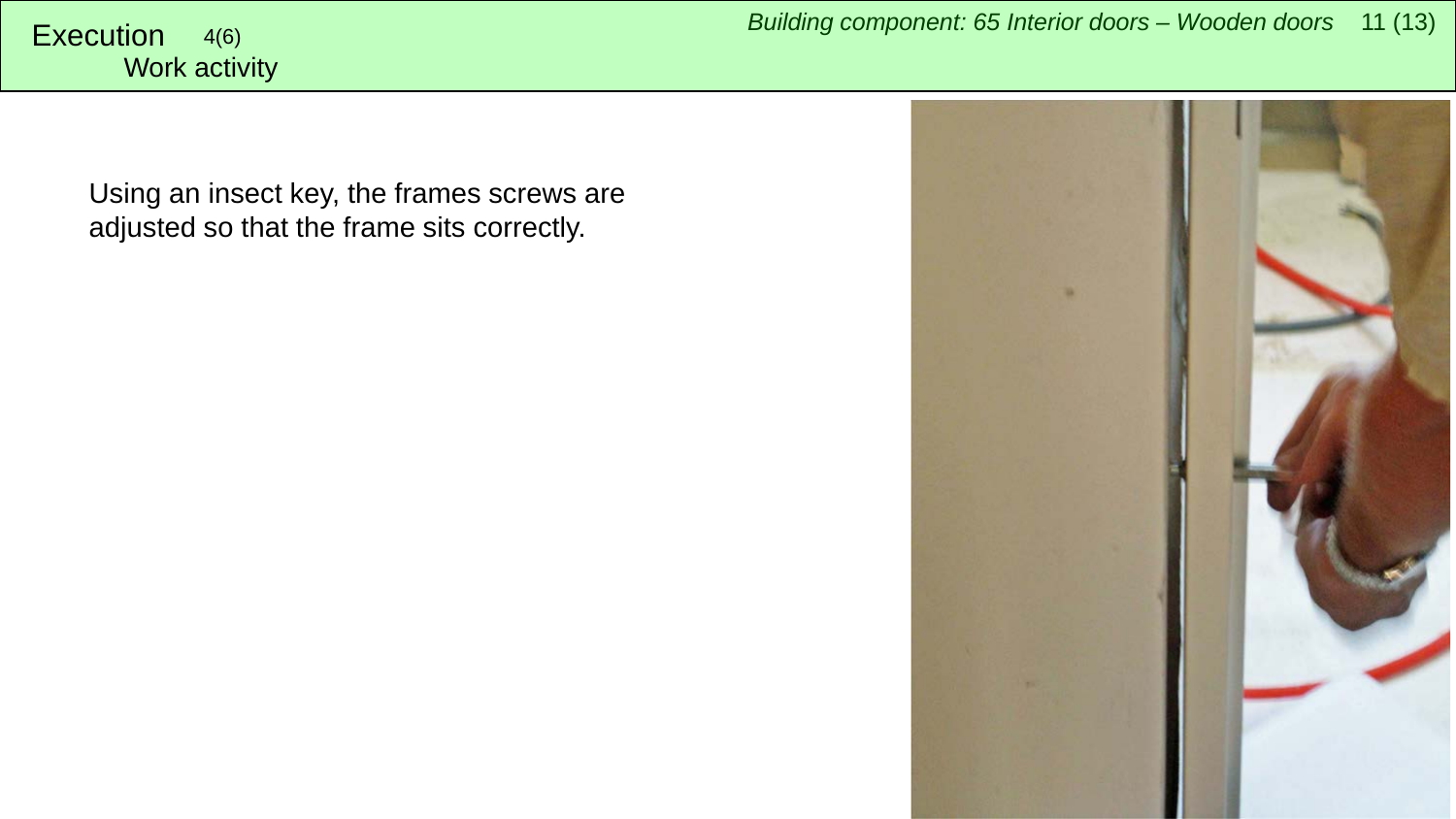# Work activity

Hang the door and fine adjust. Protective plastic in this case must be left for protection.



Open the door and check that the door and the frame are parallel.

Running between frame and door leaves may not exceed 3 mm.



When all the measurements are correct the lock is screwed in to position.